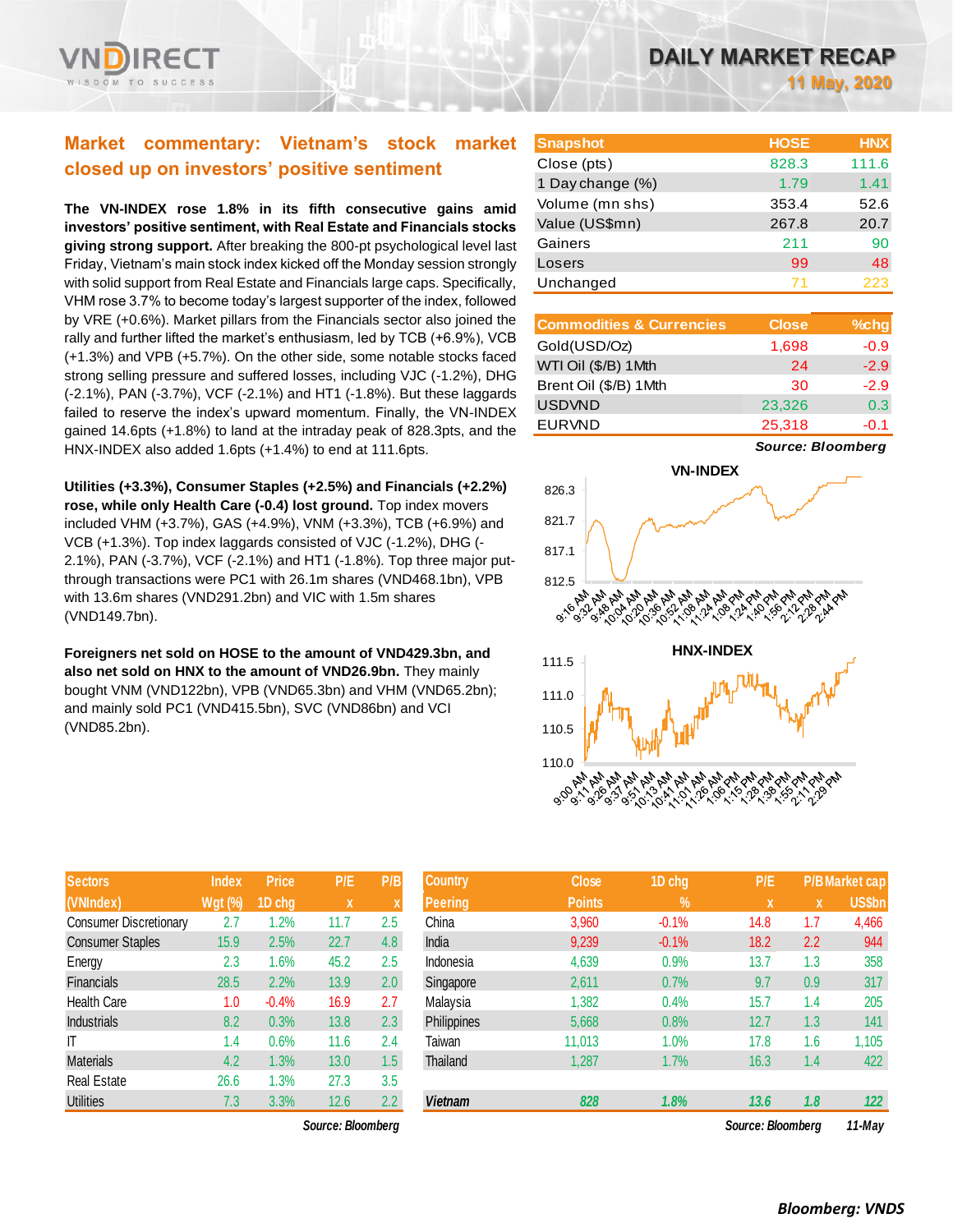

# **Market News**

**Oil edges lower after weekly gain while investors weigh recovery.** Oil edged lower after posting its first back-to-back weekly gain since February as investors weighed nascent signs of a recovery in demand against a huge global glut and the risk of a resurgence in virus cases.

Futures fell 1% in New York after rising 25% last week. While death rates have been easing in many countries, there's concern the global economy may be vulnerable to a second wave of infections. China put a city near North Korea in lockdown over the weekend, while the White House has been hit with a case even as President Donald Trump encourages Americans to return to work.

However, the market is showing some signs it's starting to rebalance. As China's oil stockpiles have shrunk in recent weeks while hedge funds increased their bullish bets on WTI crude. US output cuts are accelerating with active drill rigs falling to a unseen level since before the shale revolution kicked off at the beginning of the last decade.

Oil is still down about 60% this year despite restrictions are slowly being eased in some places around the world, offering some hope that fuel consumption may rebound as people travel again, but low prices are still having an impact. Qatar Petroleum reduced its official selling prices for April sales by 51%, the official Qatar News Agency reported, setting both of its main grades at the lowest in more than 20 years. In the U.S., EOG Resources Inc. is cutting about a quarter of its output for May in one of the biggest shale retrenchments to date. Chinese crude inventories fell by 9.5m barrels in April after expanding by 161m barrels in the first quarter, according to consultancy SIA Energy. Independent refiners in the province of Shandong are operating at record rates, while state-owned giant PetroChina Co. said it was ramping up fuel production. Hedge funds boosted their net-bullish wagers on WTI to the highest in a year in the week ended April 28, according to data released Friday by the Commodity Futures Trading Commission. U.S. drill rigs dropped by 33 to 292 last week, the lowest level since September 2009, according to Baker Hughes. *(Bloomberg)*

### **The government should control corporate bond issuance by Vietnam's property firms - Construction Ministry**

The Ministry of Construction (MoC) has asked the Prime Minister to strictly control corporate bond issuances made by real estate enterprises, especially small and medium enterprises, to reduce risks.

The State Bank of Vietnam has issued policies to restrict loans for the property sector, aiming to reduce bad debts in the sector. Some real estate businesses had issued corporate bonds with high annual interest rates of up to 14.5%, the ministry said. This would create unsafe capital inflow in the real estate market, it said. Le Hoang Chau, chairman of the Ho Chi Minh City Real Estate Association, told Tien Phong (Vanguard) newspaper that with difficulties arising from the Covid-19 pandemic in recent months, the state should not tighten corporate bond issuance activities and instead open more channels for property enterprises to raise investment capital. The property enterprise's total corporate bond issuances reached VND106.5tr, of which 84.2% of those enterprises attracted capital equal to only 1/3 equity. The average interest rate of corporate bonds was 10.3%, similar to bank interest rates.

Low successful property transactions

According to the MoC's quarterly report on the domestic real estate market released on Thursday, successful property transactions in the first quarter of this year decreased by 60% from the same period last year. The number hit a four-year low due to many difficulties, including the strong impacts of the COVID-19 pandemic, the ministry said. The market witnessed 13,042 successful transactions of properties ranging from apartments, houses and land to condotels and resorts/villas in the first three months of the year.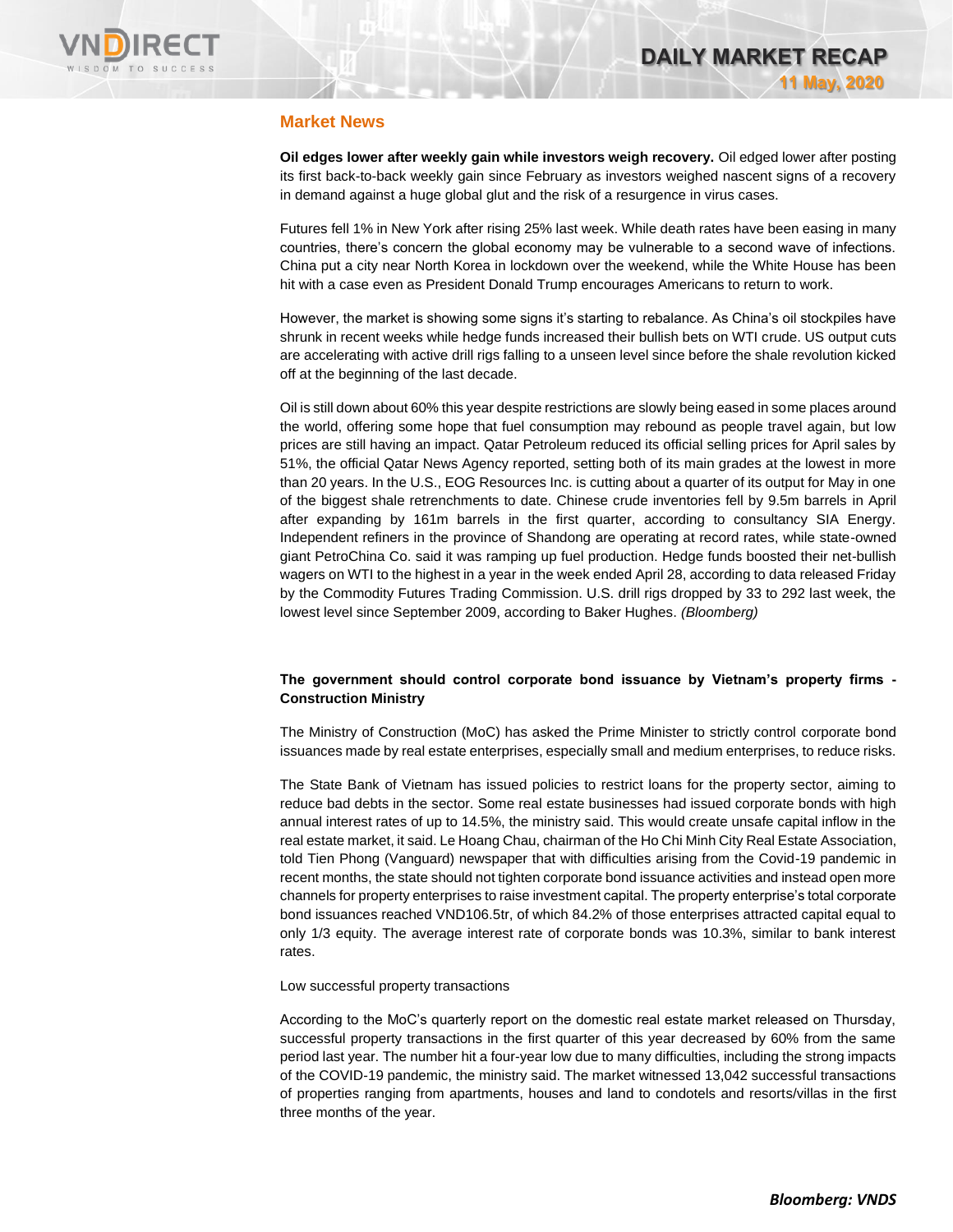

Of which, Hanoi sold a total of 1,167 apartments, houses and land lots, while HCM City made 2,816 successful transactions, down 62% and 45%, respectively. There were 56 apartment projects with 20,536 units licensed from January-March, while 997 others with 233,313 units were under construction. The number of apartments completed reached 18,061, the report said. Five projects with 4,512 tourist apartments and 476 tourist villas were licensed while 48 others with 18,549 tourist apartments and 3,359 tourist villas were under construction. The report said the progress of many projects had been seriously hampered by precautions and the nationwide social distancing order to curb the spread of the COVID-19 pandemic.

**DAILY MARKET RECAP** 

**11 May, 2020**

In a document to be submitted to the National Assembly in the May session, the ministry forecasts the domestic real estate market this year would face many difficulties, leading to a continued reduction in transaction volume and supply against last year. The market has a surplus of middle and high-end housing but a shortage of social housing and low-cost commercial housing. Meanwhile, demand for affordable and low-cost housing with a price of under VND25m/sq m accounts for 70- 80% of domestic market demand. The ministry has proposed strict control of licensing for new investment projects in the property sector, especially resorts, villas and high-end apartments to avoid a high inventory in the high-end segment. Localities needed to review slow real estate projects to adjust property market development plans according to demand, or withdraw projects that are unable to continue*.(Vietnamnet.vn)*

# **Notable Corporate Events**

**Vietnam Prosperity Joint Stock Commercial Bank (VPB VN HOSE) – Share buy back:** VPB plans to buy up to 5%, or nearly 122m shares, of the outstanding shares, as treasury shares to boost shareholders' benefits, said a resolution after the bank's AGM. It said VPB would use an estimated VND2,780bn of undistributed profit to facilitate the purchase within this year. *(Ndh.vn)*

*<to be continued>*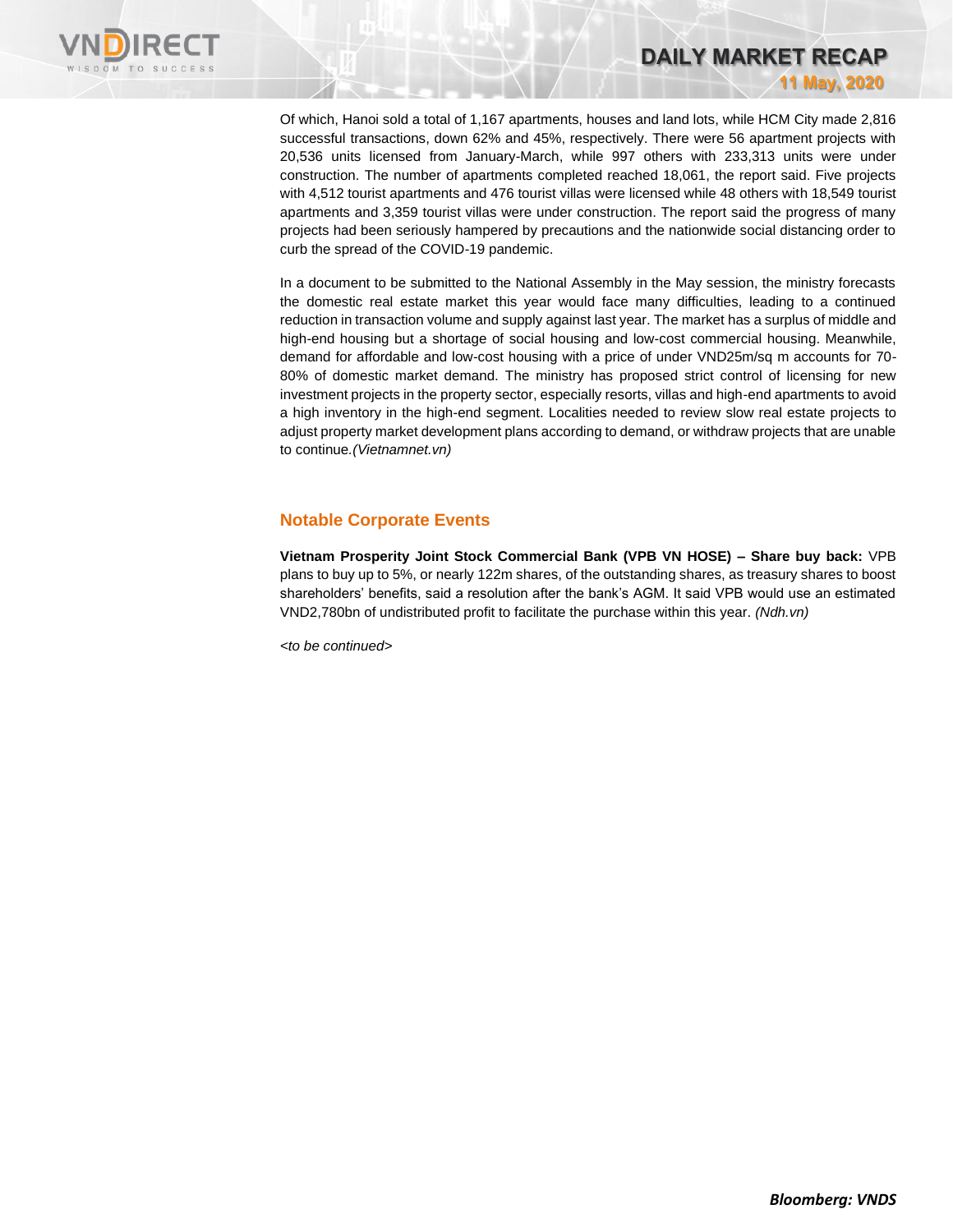# **COVERAGE SUMMARY**

WISDOM TO SUCCESS

|                  |                    | <b>Adjusted target</b> |                       |               |                       |                      |  |
|------------------|--------------------|------------------------|-----------------------|---------------|-----------------------|----------------------|--|
| <b>Ticker</b>    | <b>Close price</b> | price                  | <b>Dividend yield</b> | <b>Upside</b> | <b>Recom-endation</b> | <b>Latest report</b> |  |
|                  |                    |                        |                       |               |                       |                      |  |
| $\overline{PC1}$ | 16,700             | 17,200                 | 0.0%                  | 3.0%          | <b>HOLD</b>           | <b>Link</b>          |  |
| LPB              | 7,800              | 10,000                 | 0.0%                  | 28.2%         | ADD                   | Link                 |  |
| <b>NLG</b>       | 23,600             | 39,600                 | 3.1%                  | 70.9%         | ADD                   | <b>Link</b>          |  |
| <b>ACV</b>       | 58,200             | 105,000                | 0.0%                  | 80.4%         | <b>ADD</b>            | Link                 |  |
| <b>DPM</b>       | 13,850             | 15,800                 | 9.7%                  | 23.8%         | <b>ADD</b>            | Link                 |  |
| QNS              | 23,200             | 44,300                 | 3.1%                  | 94.0%         | ADD                   | <b>Link</b>          |  |
| LTG              | 18,000             | 27,300                 | 10.6%                 | 62.3%         | <b>ADD</b>            | Link                 |  |
| VCB              | 74,500             | 86,200                 | 1.4%                  | 17.1%         | ADD                   | Link                 |  |
| <b>MBB</b>       | 16,800             | 26,200                 | 5.9%                  | 61.8%         | <b>ADD</b>            | Link                 |  |
| VPB              | 24,100             | 21,200                 | 0.0%                  | $-12.0%$      | <b>REDUCE</b>         | Link                 |  |
| <b>TCM</b>       | 15,700             | 28,200                 | 3.6%                  | 83.2%         | <b>ADD</b>            | Link                 |  |
| HPG              | 23,950             | 29,700                 | 2.9%                  | 26.9%         | ADD                   | Link                 |  |
| PVT              | 10,500             | 18,100                 | 15.7%                 | 88.1%         | <b>ADD</b>            | Link                 |  |
| <b>STK</b>       | 17,000             | 22,400                 | 9.0%                  | 40.7%         | ADD                   | Link                 |  |
| AAA              | 12,250             | 25,300                 | 20.0%                 | 126.6%        | <b>ADD</b>            | <b>Link</b>          |  |
| PNJ              | 59,700             | 86,500                 | 3.3%                  | 48.2%         | <b>ADD</b>            | Link                 |  |
| KDH              | 21,350             | 28,300                 | 2.8%                  | 35.3%         | <b>ADD</b>            | <b>Link</b>          |  |
| <b>DCM</b>       | 7,970              | 8,900                  | 12.4%                 | 24.1%         | ADD                   | <b>Link</b>          |  |
| <b>VTP</b>       | 126,000            | 111,000                | 1.9%                  | $-10.0%$      | <b>HOLD</b>           | <b>Link</b>          |  |
| ACB              | 21,700             | 28,500                 | 3.2%                  | 34.5%         | ADD                   | Link                 |  |
| GAS              | 73,000             | 61,800                 | 4.4%                  | $-11.0%$      | <b>REDUCE</b>         | $Link$               |  |
| <b>PVS</b>       | 12,700             | 16,500                 | 7.7%                  | 37.6%         | <b>ADD</b>            | Link                 |  |
| <b>PVD</b>       | 10,350             | 16,500                 | 0.0%                  | 59.4%         | ADD                   | Link                 |  |
| <b>MSH</b>       | 35,300             | 51,600                 | 12.0%                 | 58.2%         | ADD                   | Link                 |  |

MWG 85,000 139,900 3.4% 68.0% ADD <u>[Link](https://nhanha-public-api.vndirect.com.vn/click/OGE0ODlmZDA3MDFjZjM0OTAxNzAxZWQ4OTRkZjAwMDk=/ZGY5ZGNiYmI2MDI5NDE3Mzk3ZWYxZTZmNmY2NzA0NmU=/df9dcbbb6029417397ef1e6f6f67046e-MWG_Update_20200408.pdf/cmVzZWFyY2hAdm5kaXJlY3QuY29tLnZu/MTY5ODk=)</u>

POW 10,150 16,700 0.0% 64.5% ADD <u>[Link](https://apc01.safelinks.protection.outlook.com/?url=https%3A%2F%2Fnhanha-public-api.vndirect.com.vn%2Fclick%2FOGE0ODlmZDA2ODYwMjZlMjAxNjg5OGJlM2IzNDMxODU%3D%2FOTQ5OGE1OTkzZjUyNDBkNGJkZTcxYjU3NjZkOTE5MWY%3D%2F9498a5993f5240d4bde71b5766d9191f-POW_Update_20200212.pdf%2FcmVzZWFyY2hAdm5kaXJlY3QuY29tLnZu%2FMTUxNjU%3D&data=01%7C01%7Ctrung.phanthanh%40vndirect.com.vn%7C205f082a94f04769bfa408d7b0392c37%7C205877dd7b5242a0869607cbd63de0f4%7C0&sdata=FNRlZI3ahXcvVQlCq16dTwSMVlGQoiXZg4hISoQAviY%3D&reserved=0)</u>

**DAILY MARKET RECAP** 

**11 May, 2020**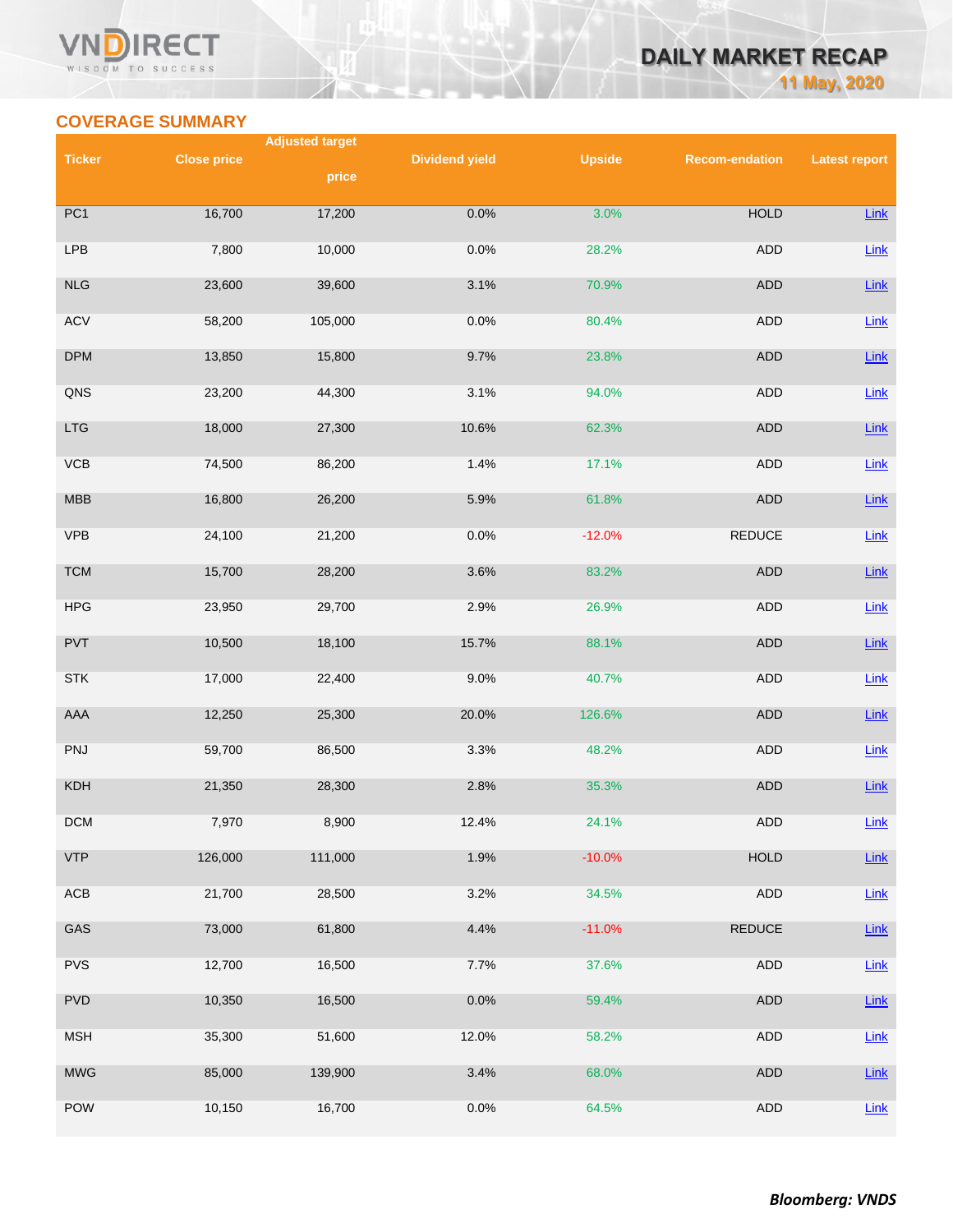

# **DAILY MARKET RECAP**

**11 May, 2020**

|                                             |                    | <b>Adjusted target</b> |                       |               |                       |                      |
|---------------------------------------------|--------------------|------------------------|-----------------------|---------------|-----------------------|----------------------|
| <b>Ticker</b>                               | <b>Close price</b> |                        | <b>Dividend yield</b> | <b>Upside</b> | <b>Recom-endation</b> | <b>Latest report</b> |
|                                             |                    | price                  |                       |               |                       |                      |
| <b>TCB</b>                                  | 20,200             | 27,400                 | 0.0%                  | 35.6%         | <b>ADD</b>            | Link                 |
| <b>PPC</b>                                  | 24,700             | 27,879                 | 11.5%                 | 24.4%         | <b>ADD</b>            | Link                 |
| $\ensuremath{\mathsf{V}}\xspace\textsf{IB}$ | 15,300             | 21,200                 | 3.9%                  | 42.4%         | <b>ADD</b>            | $Link$               |
| <b>KBC</b>                                  | 13,100             | 17,500                 | 0.0%                  | 33.6%         | ADD                   | Link                 |
| <b>VNM</b>                                  | 108,500            | 131,000                | 5.8%                  | 26.5%         | <b>ADD</b>            | $Link$               |
| <b>VHM</b>                                  | 73,500             | 104,300                | 1.6%                  | 43.5%         | ADD                   | Link                 |
| <b>VJC</b>                                  | 118,600            | 142,200                | 2.6%                  | 22.5%         | <b>ADD</b>            | $Link$               |
| <b>VHC</b>                                  | 32,650             | 39,700                 | 3.8%                  | 25.4%         | <b>ADD</b>            | Link                 |
| <b>VRE</b>                                  | 25,450             | 42,600                 | 0.0%                  | 67.4%         | <b>ADD</b>            | $Link$               |
| <b>GMD</b>                                  | 19,000             | 29,500                 | 0.0%                  | 55.3%         | ADD                   | Link                 |
| DBC                                         | 30,050             | 35,500                 | 2.1%                  | 20.3%         | <b>ADD</b>            | $Link$               |
| <b>FPT</b>                                  | 54,000             | 74,000                 | 4.9%                  | 42.0%         | <b>ADD</b>            | Link                 |
| $\mathsf{MML}$                              | 51,500             | 73,700                 | 0.0%                  | 43.1%         | <b>ADD</b>            | $Link$               |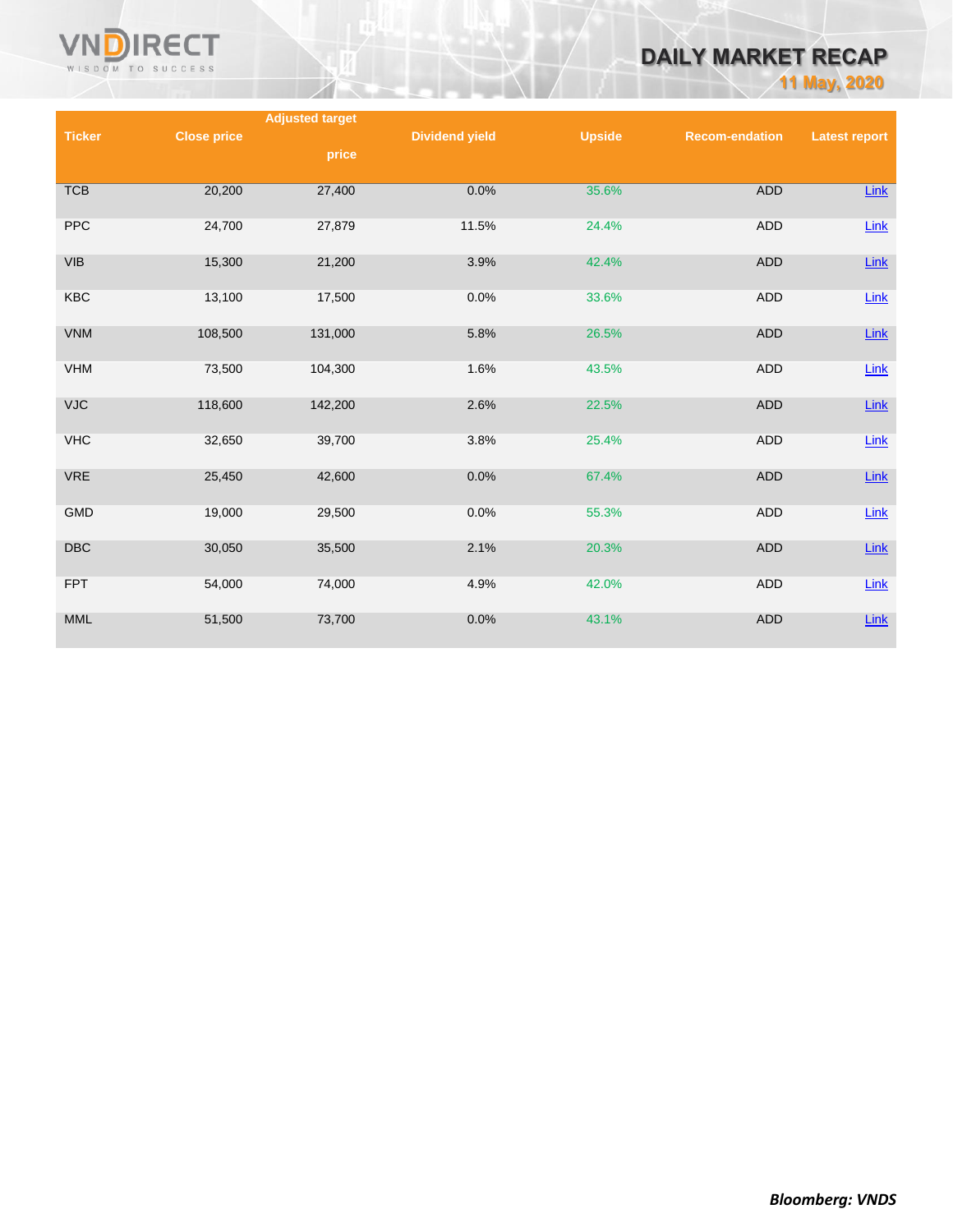# **MARKET MOVEMENTS**

WISDOM TO SUCCESS

**RECT** 

VN n

|                    | <b>HOSE</b>  |       |      |         |              |  |  |  |  |  |  |
|--------------------|--------------|-------|------|---------|--------------|--|--|--|--|--|--|
| <b>Top gainers</b> |              |       |      |         | <b>VND</b>   |  |  |  |  |  |  |
| <b>Ticker</b>      | Last         | Cha   | %chq | Vol.    | <b>Index</b> |  |  |  |  |  |  |
|                    | <b>Price</b> |       |      |         | impact       |  |  |  |  |  |  |
| <b>SGT</b>         | 4,280        | 280   | 7.00 | 3,430   | 0.006        |  |  |  |  |  |  |
| TTB                | 3,210        | 210   | 7.00 | 569,880 | 0.003        |  |  |  |  |  |  |
| <b>PXS</b>         | 3,980        | 260   | 6.99 | 164,210 | 0.004        |  |  |  |  |  |  |
| <b>HNG</b>         | 13,800       | 900   | 6.98 | 2.94MLN | 0.285        |  |  |  |  |  |  |
| <b>TCL</b>         | 20,000       | 1,300 | 6.95 | 209,310 | 0.011        |  |  |  |  |  |  |

| <b>Top losers</b> |                      |          |         |        |                 | <b>VND</b><br><b>Top losers</b> |                      |          |         |        | <b>VND</b>      |
|-------------------|----------------------|----------|---------|--------|-----------------|---------------------------------|----------------------|----------|---------|--------|-----------------|
| <b>Ticker</b>     | Last<br><b>Price</b> | Chg      | $%$ chg | Vol.   | Index<br>impact | Ticker                          | Last<br><b>Price</b> | Chg      | $%$ chg | Vol.   | Index<br>impact |
| <b>DTA</b>        | 4.410                | $-330$   | $-6.96$ | 16.560 | $-0.002$        | ALT                             | 11.800               | $-1.300$ | $-9.92$ | 5,400  | $-0.004$        |
| <b>MCP</b>        | 13,400               | $-1,000$ | $-6.94$ | 50     | $-0.004$        | VE <sub>4</sub>                 | 7,300                | $-800$   | $-9.88$ | 100    | 0.000           |
| TCO               | 8.610                | $-640$   | $-6.92$ | 10     | $-0.003$        | SD <sub>5</sub>                 | 4.600                | $-500$   | $-9.80$ | 22.500 | $-0.005$        |
| <b>HAS</b>        | 6,500                | $-480$   | $-6.88$ | 1,500  | $-0.001$        | <b>HCT</b>                      | 14,800               | $-1.600$ | $-9.76$ | 100    | $-0.001$        |
| <b>DTL</b>        | 15,600               | $-1.150$ | $-6.87$ | 320    | $-0.020$        | <b>TMC</b>                      | 11.300               | $-1.200$ | $-9.60$ | 1.100  | $-0.005$        |

|               | <b>Top index movers</b> |       |      |         | <b>VND</b>   |
|---------------|-------------------------|-------|------|---------|--------------|
| <b>Ticker</b> | Last                    | Cha   |      | Vol.    | <b>Index</b> |
|               | <b>Price</b>            |       |      |         | impact       |
| <b>VHM</b>    | 73,500                  | 2,600 | 3.67 | 2.79MLN | 2.486        |
| <b>GAS</b>    | 73.000                  | 3,400 | 4.89 | 1.08MLN | 1.858        |
| <b>VNM</b>    | 108,500                 | 3,500 | 3.33 | 1.79MLN | 1.740        |
| <b>TCB</b>    | 20,200                  | 1,300 | 6.88 | 4.77MLN | 1.299        |
| <b>VCB</b>    | 74,500                  | 1,000 | 1.36 | 1.70MLN | 1.059        |

|                 | <b>Top index laggers</b> |          |         |         |              |  |  |  |  |  |  |
|-----------------|--------------------------|----------|---------|---------|--------------|--|--|--|--|--|--|
| <b>Ticker</b>   | Last                     | Cha      | %chq    | Vol.    | <b>Index</b> |  |  |  |  |  |  |
|                 | <b>Price</b>             |          |         |         | impact       |  |  |  |  |  |  |
| VJC             | 118,600                  | $-1,400$ | $-1.17$ | 404,180 | $-0.216$     |  |  |  |  |  |  |
| <b>DHG</b>      | 94,000                   | 1,000    | $-2.08$ | 35,220  | $-0.075$     |  |  |  |  |  |  |
| <b>PAN</b>      | 23,700                   | $-900$   | $-3.66$ | 26.320  | $-0.056$     |  |  |  |  |  |  |
| <b>VCF</b>      | 210,000                  | $-4,500$ | $-2.10$ | 1,260   | $-0.034$     |  |  |  |  |  |  |
| HT <sub>1</sub> | 13,550                   | $-250$   | $-1.81$ | 253,120 | $-0.027$     |  |  |  |  |  |  |

|               | <b>Top liquidity</b> |       |      |                 |                 |            | <b>VND</b><br><b>Top liquidity</b> |       |      |                 |                 |
|---------------|----------------------|-------|------|-----------------|-----------------|------------|------------------------------------|-------|------|-----------------|-----------------|
| <b>Ticker</b> | Last<br><b>Price</b> | Chg   | %cha | Val.<br>(VNDbn) | Index<br>impact | Ticker     | Last<br><b>Price</b>               | Chg   | %chq | Val.<br>(VNDbn) | Index<br>impact |
| <b>MBB</b>    | 16.800               | 200   | 1.20 | 232             | 0.139           | <b>PVS</b> | 12.700                             | 600   | 4.96 | 116             | 0.147           |
| <b>VPB</b>    | 24.100               | 1.300 | 5.70 | 203             | 0.912           | <b>ACB</b> | 21,700                             | 300   | 1.40 | 89              | 0.485           |
| VHM           | 73.500               | 2,600 | 3.67 | 202             | 2.486           | <b>SHB</b> | 17.500                             | 500   | 2.94 | 36              | 0.670           |
| <b>VNM</b>    | 108,500              | 3,500 | 3.33 | 191             | 1.740           | <b>VCS</b> | 65,300                             | 1,500 | 2.35 | 30              | 0.049           |
| <b>HPG</b>    | 23.950               | 550   | 2.35 | 172             | 0.434           | KLF        | 1.800                              | 0     | 0.00 | 20              | 0.000           |

|             |              | <b>HOSE</b> |         |         |              | <b>HNX</b>  |              |       |         |       |              |  |  |
|-------------|--------------|-------------|---------|---------|--------------|-------------|--------------|-------|---------|-------|--------------|--|--|
| Top gainers | <b>VND</b>   |             |         |         |              | Top gainers |              |       |         |       | <b>VND</b>   |  |  |
| Ticker      | Last         | Chg         | $%$ chg | Vol.    | <b>Index</b> | Ticker      | Last         | Chg   | $%$ chg | Vol.  | <b>Index</b> |  |  |
|             | <b>Price</b> |             |         |         | impact       |             | <b>Price</b> |       |         |       | impact       |  |  |
| SGT         | 4,280        | 280         | 7.00    | 3.430   | 0.006        | <b>PJC</b>  | 27,500       | 2,500 | 10.00   | 100   | 0.009        |  |  |
| TTB         | 3,210        | 210         | 7.00    | 569,880 | 0.003        | <b>VXB</b>  | 8,800        | 800   | 10.00   | 1,700 | 0.001        |  |  |
| <b>PXS</b>  | 3,980        | 260         | 6.99    | 164.210 | 0.004        | INC.        | 7,800        | 700   | 9.86    | 200   | 0.000        |  |  |
| <b>HNG</b>  | 13,800       | 900         | 6.98    | 2.94MLN | 0.285        | <b>PMS</b>  | 13,700       | 1,200 | 9.60    | 500   | 0.004        |  |  |
| TCL         | 20,000       | 1,300       | 6.95    | 209,310 | 0.011        | <b>CMC</b>  | 4,800        | 400   | 9.09    | 1,000 | 0.001        |  |  |
|             |              |             |         |         |              |             |              |       |         |       |              |  |  |

| <b>Top losers</b> |                      |          |         |        | <b>VND</b>      | <b>Top losers</b> |                      |          |         |        | <b>VND</b>             |
|-------------------|----------------------|----------|---------|--------|-----------------|-------------------|----------------------|----------|---------|--------|------------------------|
| Ticker            | Last<br><b>Price</b> | Chg      | $%$ chg | Vol.   | Index<br>impact | Ticker            | Last<br><b>Price</b> | Chg      | $%$ chg | Vol.   | <b>Index</b><br>impact |
| DTA               | 4.410                | $-330$   | $-6.96$ | 16.560 | $-0.002$        | <b>ALT</b>        | 11.800               | $-1.300$ | $-9.92$ | 5.400  | $-0.004$               |
| <b>MCP</b>        | 13,400               | $-1,000$ | $-6.94$ | 50     | $-0.004$        | VE <sub>4</sub>   | 7,300                | $-800$   | $-9.88$ | 100    | 0.000                  |
| тсо               | 8.610                | $-640$   | $-6.92$ | 10     | $-0.003$        | SD <sub>5</sub>   | 4,600                | $-500$   | $-9.80$ | 22,500 | $-0.005$               |
| <b>HAS</b>        | 6,500                | $-480$   | $-6.88$ | 1,500  | $-0.001$        | <b>HCT</b>        | 14,800               | $-1,600$ | $-9.76$ | 100    | $-0.001$               |
| DTL               | 15.600               | $-1,150$ | $-6.87$ | 320    | $-0.020$        | <b>TMC</b>        | 11,300               | $-1,200$ | $-9.60$ | 1.100  | $-0.005$               |

|            | <b>Top index movers</b> |       |         |         | <b>VND</b>             | Top index movers |                      | <b>VND</b> |      |         |                        |
|------------|-------------------------|-------|---------|---------|------------------------|------------------|----------------------|------------|------|---------|------------------------|
| Ticker     | Last<br><b>Price</b>    | Chg   | $%$ chg | Vol.    | <b>Index</b><br>impact | Ticker           | Last<br><b>Price</b> | Chg        | %chq | Vol.    | <b>Index</b><br>impact |
| VHM        | 73.500                  | 2.600 | 3.67    | 2.79MLN | 2.486                  | <b>SHB</b>       | 17.500               | 500        | 2.94 | 2.11MLN | 0.670                  |
| <b>GAS</b> | 73,000                  | 3.400 | 4.89    | 1.08MLN | 1.858                  | <b>ACB</b>       | 21.700               | 300        | 1.40 | 4.11MLN | 0.485                  |
| VNM        | 108,500                 | 3,500 | 3.33    | 1.79MLN | 1.740                  | <b>PVS</b>       | 12.700               | 600        | 4.96 | 9.33MLN | 0.147                  |
| TCB        | 20,200                  | 1.300 | 6.88    | 4.77MLN | 1.299                  | <b>VCS</b>       | 65,300               | 1.500      | 2.35 | 464.100 | 0.049                  |
| VCB        | 74,500                  | 1,000 | 1.36    | 1.70MLN | 1.059                  | VIF              | 18,300               | 1.000      | 5.78 | 100     | 0.036                  |

| <b>Top index laggers</b> |              |          |         |         | <b>VND</b> | Top index laggers |              |          |         |           |              |
|--------------------------|--------------|----------|---------|---------|------------|-------------------|--------------|----------|---------|-----------|--------------|
| Ticker                   | Last         | Chg      | $%$ chg | Vol.    | Index      | Ticker            | Last         | Chg      | $%$ chg | Vol.      | <b>Index</b> |
|                          | <b>Price</b> |          |         |         | impact     |                   | <b>Price</b> |          |         |           | impact       |
| VJC                      | 118,600      | $-1.400$ | $-1.17$ | 404.180 | $-0.216$   | <b>NVB</b>        | 8.000        | $-200$   | -244    | 2.05MLN   | $-0.080$     |
| <b>DHG</b>               | 94,000       | 1.000    | $-2.08$ | 35,220  | $-0.075$   | DL <sub>1</sub>   | 13,200       | $-1.400$ | $-9.59$ | 200       | $-0.065$     |
| <b>PAN</b>               | 23.700       | -900     | $-3.66$ | 26.320  | $-0.056$   | LAS               | 5.700        | $-300$   | $-5.00$ | 574.900   | $-0.012$     |
| <b>VCF</b>               | 210,000      | $-4.500$ | $-2.10$ | 1,260   | $-0.034$   | IDJ               | 14.200       | $-300$   | $-2.07$ | 329.900   | $-0.010$     |
| HT1                      | 13.550       | $-250$   | -1.81   | 253.120 | $-0.027$   | ART               | 2,500        | $-100$   | $-3.85$ | $.40$ MLN | $-0.009$     |

| <b>Top liquidity</b> |              |       |         |         | <b>VND</b>   | <b>Top liquidity</b> |              |      |         |                   | <b>VND</b>   |
|----------------------|--------------|-------|---------|---------|--------------|----------------------|--------------|------|---------|-------------------|--------------|
| Ticker               | Last         | Chg   | $%$ chg | Val.    | <b>Index</b> | Ticker               | Last         | Chg  | $%$ chg | Val.              | <b>Index</b> |
|                      | <b>Price</b> |       |         | (VNDbn) | impact       |                      | <b>Price</b> |      |         | (VNDbn)           | impact       |
| MBB                  | 16,800       | 200   | 1.20    | 232     | 0.139        | <b>PVS</b>           | 12.700       | 600  | 4.96    | 116               | 0.147        |
| <b>VPB</b>           | 24,100       | 1,300 | 5.70    | 203     | 0.912        | <b>ACB</b>           | 21,700       | 300  | 1.40    | 89                | 0.485        |
| VHM                  | 73,500       | 2,600 | 3.67    | 202     | 2.486        | <b>SHB</b>           | 17.500       | 500  | 2.94    | 36                | 0.670        |
| <b>VNM</b>           | 108,500      | 3,500 | 3.33    | 191     | 1.740        | <b>VCS</b>           | 65,300       | .500 | 2.35    | 30                | 0.049        |
| HPG                  | 23,950       | 550   | 2.35    | 172     | 0.434        | <b>KLF</b>           | 1,800        | 0    | 0.00    | 20                | 0.000        |
|                      |              |       |         |         |              |                      |              |      |         | Source: Bloomberg |              |

*Source: Bloomberg*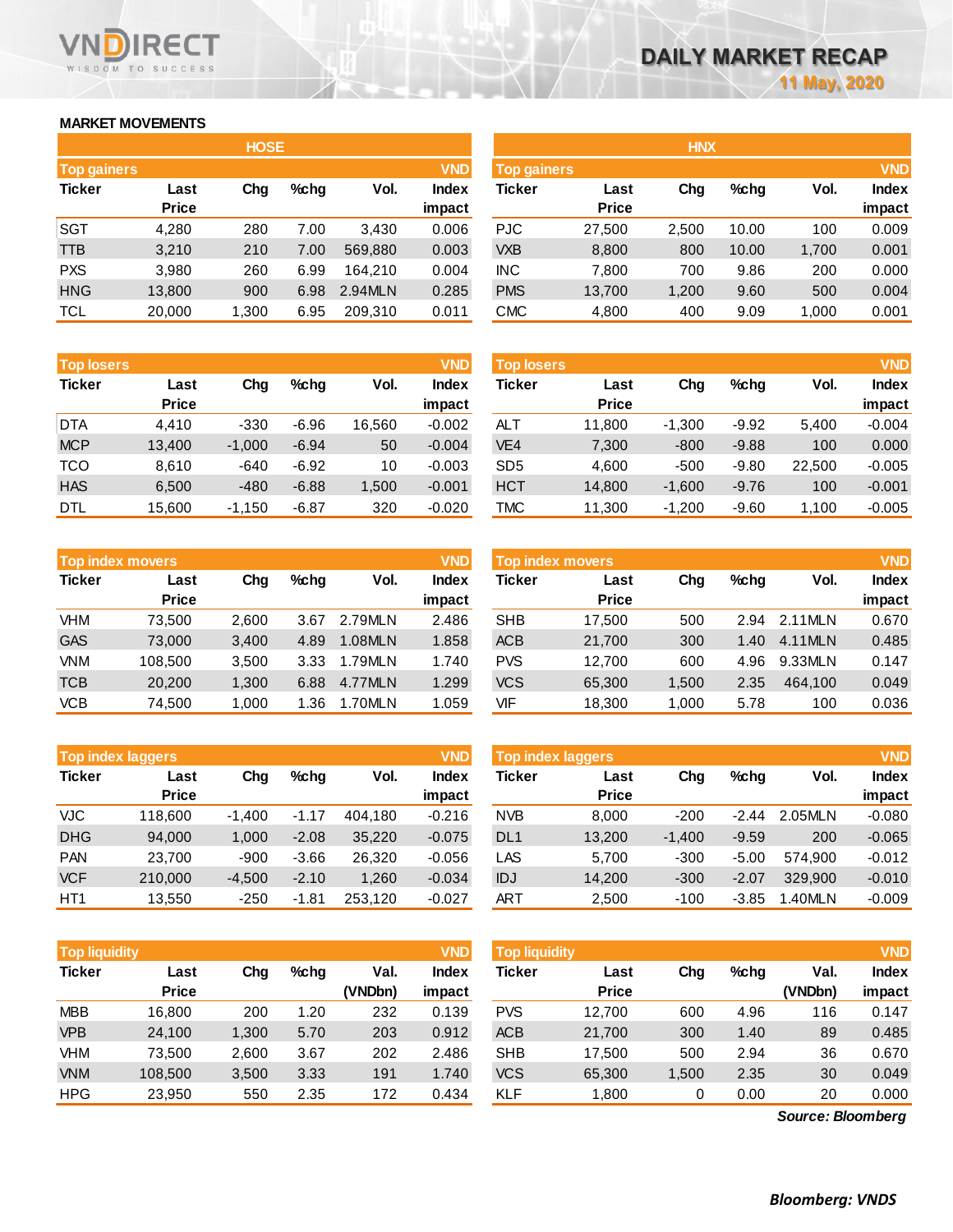

### **FOREIGN ACTIVITIES**

| Volume (Mn'shs)       | <b>HOSE</b> | <b>HNX</b> | Value (VND'bn)        | <b>HOSE</b> | <b>HNX</b> |
|-----------------------|-------------|------------|-----------------------|-------------|------------|
| <b>BUY</b>            | 17.0        | 0.6        | <b>BUY</b>            | 572.3       | 8.0        |
| % of market           | 5.0%        | $1.2\%$    | % of market           | 9.4%        | 1.7%       |
| <b>SELL</b>           | 45.2        | 4.5        | <b>SELL</b>           | 1,001.6     | 34.9       |
| % of market           | 13.3%       | 8.5%       | % of market           | 16.4%       | 7.2%       |
| <b>NET BUY (SELL)</b> | (28.2)      | (3.9)      | <b>NET BUY (SELL)</b> | (429.3)     | (26.9)     |

*Source: HSX, HNX*

## **Foreign net buy/sell (30 days) in VND'bn**



|  | <b>YTD ACCUMULATION</b> |
|--|-------------------------|

| <b>Volume (MIn'shs)</b> | <b>HOSE</b> | <b>HNX</b> | <b>Value (VND'bn)</b> | <b>HOSE</b> | <b>HNX</b>                                                   |
|-------------------------|-------------|------------|-----------------------|-------------|--------------------------------------------------------------|
| <b>BUY</b>              | 1,417.6     | 45.2       | <b>BUY</b>            | 49,693.0    | 510.3                                                        |
| % of market             | $7.0\%$     | $1.1\%$    | % of market           | 14.1%       | $0.3\%$                                                      |
| <b>SELL</b>             | 2,217.5     | 221.9      | <b>SELL</b>           | 67,651.2    | 2,191.7                                                      |
| % of market             | 11.0%       | $5.2\%$    | % of market           | 19.2%       | 1.3%                                                         |
| <b>NET BUY (SELL)</b>   | (799.9)     | (176.7)    | <b>NET BUY (SELL)</b> | (17, 958)   | (1,681.4)<br>$P_{\text{a}}$ , $\ldots$ , $\ldots$ , $\ldots$ |

*Source: HSX, HNX*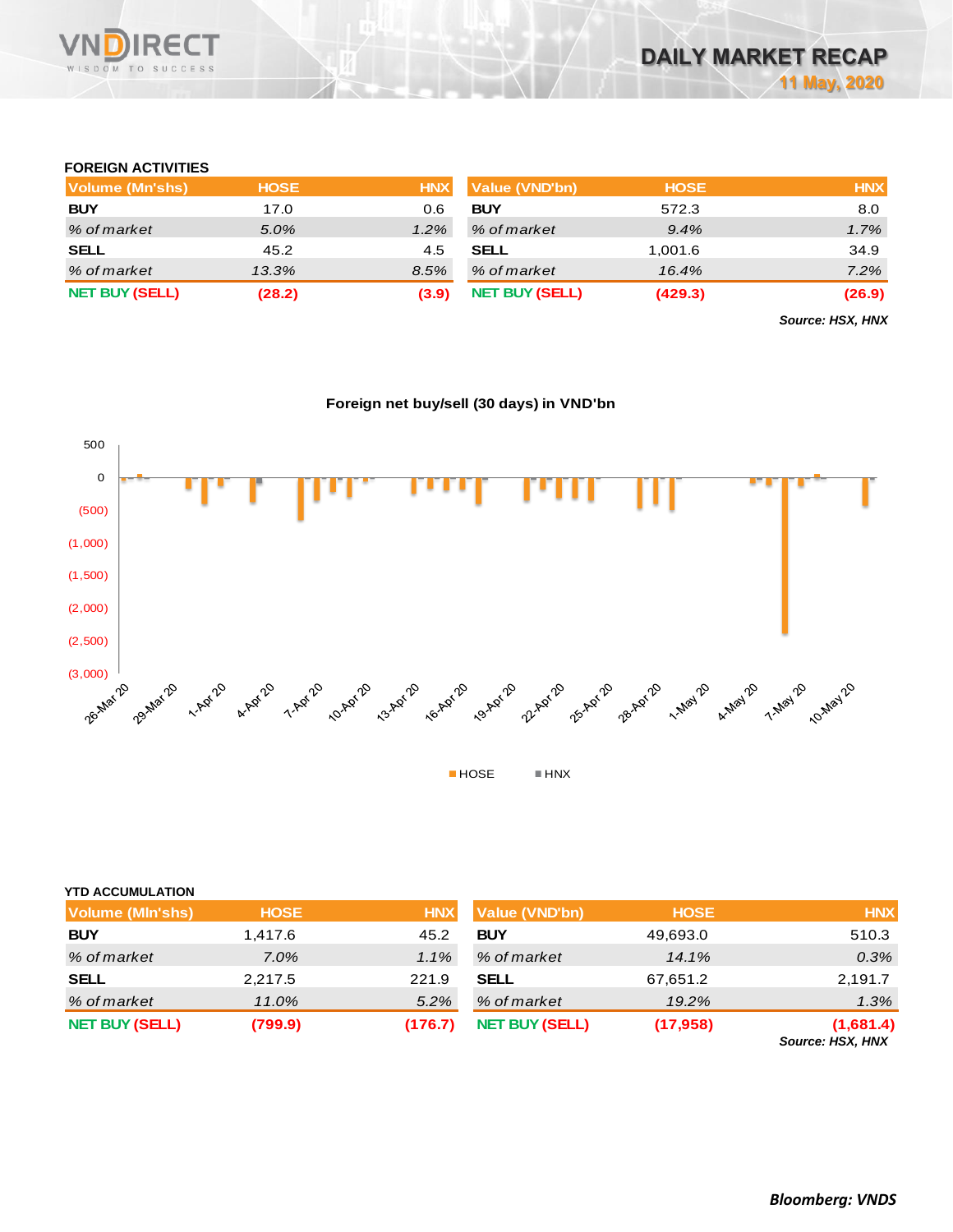### **FOREIGN ACTIVITIES**

WISDOM TO SUCCESS

**RECT** 

VNĪ

|               |                               | <b>HOSE</b> |      |       |                        |            |                               |        |         |       |                 |  |
|---------------|-------------------------------|-------------|------|-------|------------------------|------------|-------------------------------|--------|---------|-------|-----------------|--|
|               | Top buy by foreigners (value) |             |      |       | <b>VND'bn</b>          |            | Top buy by foreigners (value) |        |         |       |                 |  |
| <b>Ticker</b> | Last<br><b>Price</b>          | Chg         | %chg | Value | <b>Index</b><br>impact | Ticker     | Last<br>Price                 | Chg    | %chg    | Value | Index<br>impact |  |
| <b>VNM</b>    | 108,500                       | 3,500       | 3.33 | 112.0 | 1.740                  | <b>PVS</b> | 12,700                        | 600    | 4.96    | 3.4   | 0.000           |  |
| <b>VPB</b>    | 24,100                        | 1,300       | 5.70 | 65.3  | 0.912                  | <b>VCS</b> | 65,300                        | 1,500  | 2.35    | 1.4   | 0.000           |  |
| <b>VHM</b>    | 73,500                        | 2,600       | 3.67 | 65.2  | 2.486                  | <b>NTP</b> | 33,500                        | 200    | 0.60    | 1.2   | 0.000           |  |
| <b>VCB</b>    | 74,500                        | 1,000       | 1.36 | 47.0  | 1.059                  | <b>LHC</b> | 66,000                        | 1,700  | 2.64    | 0.3   | 0.000           |  |
| <b>VRE</b>    | 25,450                        | 150         | 0.59 | 35.8  | 0.100                  | LAS        | 5,700                         | $-300$ | $-5.00$ | 0.2   | 0.000           |  |

|                 | Top sell by foreigners (value) |        |         |       | <b>VND'bn</b> | Top sell by foreigners (value) |              |       |      |       | <b>VND'bn</b> |
|-----------------|--------------------------------|--------|---------|-------|---------------|--------------------------------|--------------|-------|------|-------|---------------|
| <b>Ticker</b>   | Last                           | Chg    | %chg    | Value | <b>Index</b>  | Ticker                         | Last         | Chg   | %chg | Value | Index         |
|                 | <b>Price</b>                   |        |         |       | impact        |                                | <b>Price</b> |       |      |       | impact        |
| PC <sub>1</sub> | 16,700                         | $-300$ | $-1.76$ | 415.5 | $-0.014$      | <b>PVS</b>                     | 12,700       | 600   | 4.96 | 26.6  | 0.000         |
| <b>SVC</b>      | 74,000                         | 0      | 0.00    | 85.9  | 0.000         | <b>HUT</b>                     | 1,800        | 100   | 5.88 | 3.4   | 0.000         |
| VCI             | 21,000                         | 1,350  | 6.87    | 85.2  | 0.063         | <b>SHB</b>                     | 17,500       | 500   | 2.94 | 1.4   | 0.000         |
| <b>VIC</b>      | 97,500                         | 0      | 0.00    | 68.8  | 0.000         | <b>BVS</b>                     | 9,000        | 300   | 3.45 | 0.7   | 0.000         |
| <b>KDH</b>      | 21,350                         | 0      | 0.00    | 46.1  | 0.000         | LHC                            | 66,000       | 1,700 | 2.64 | 0.6   | 0.000         |

|               | Top net buy by foreigners (value) |       |      |       |              | Top net buy by foreigners (value) |              |        |         |       | <b>VND'bn</b> |
|---------------|-----------------------------------|-------|------|-------|--------------|-----------------------------------|--------------|--------|---------|-------|---------------|
| <b>Ticker</b> | Last                              | Chg   | %chg | Value | <b>Index</b> | Ticker                            | Last         | Chg    | %chg    | Value | <b>Index</b>  |
|               | <b>Price</b>                      |       |      |       | impact       |                                   | <b>Price</b> |        |         |       | impact        |
| VNM           | 108,500                           | 3,500 | 3.33 | 89.7  | 1.740        | <b>VCS</b>                        | 65,300       | .500   | 2.35    | 1.3   | 0.000         |
| <b>VHM</b>    | 73,500                            | 2,600 | 3.67 | 64.2  | 2.486        | <b>NTP</b>                        | 33,500       | 200    | 0.60    | 1.2   | 0.000         |
| VPB           | 24,100                            | 1,300 | 5.70 | 63.7  | 0.912        | <b>SRA</b>                        | 12,100       | 200    | 1.68    | 0.2   | 0.000         |
| <b>VCB</b>    | 74,500                            | 1,000 | 1.36 | 43.0  | 1.059        | <b>AMV</b>                        | 16,700       | 0      | 0.00    | 0.2   | 0.000         |
| <b>HPG</b>    | 23,950                            | 550   | 2.35 | 20.5  | 0.434        | LAS                               | 5,700        | $-300$ | $-5.00$ | 0.2   | 0.000         |

|                 | Top net sell by foreigners (value) |        |         |          |                 | Top net sell by foreigners (value) |                      |     |      |          | <b>VND'bn</b>          |
|-----------------|------------------------------------|--------|---------|----------|-----------------|------------------------------------|----------------------|-----|------|----------|------------------------|
| <b>Ticker</b>   | Last<br><b>Price</b>               | Chg    | %chg    | Value    | Index<br>impact | Ticker                             | Last<br><b>Price</b> | Chg | %chg | Value    | <b>Index</b><br>impact |
| PC <sub>1</sub> | 16,700                             | $-300$ | $-1.76$ | $-415.3$ | $-0.014$        | <b>PVS</b>                         | 12,700               | 600 | 4.96 | $-23.15$ | 0.000                  |
| <b>SVC</b>      | 74,000                             | 0      | 0.00    | $-85.9$  | 0.000           | <b>HUT</b>                         | 1,800                | 100 | 5.88 | $-3.27$  | 0.000                  |
| VCI             | 21,000                             | 1.350  | 6.87    | $-84.5$  | 0.063           | <b>SHB</b>                         | 17,500               | 500 | 2.94 | $-1.42$  | 0.000                  |
| <b>KDH</b>      | 21,350                             | 0      | 0.00    | $-45.5$  | 0.000           | <b>BVS</b>                         | 9,000                | 300 | 3.45 | $-0.53$  | 0.000                  |
| VIC             | 97,500                             | 0      | 0.00    | $-40.5$  | 0.000           | <b>SHS</b>                         | 8,800                | 0   | 0.00 | $-0.50$  | 0.000                  |

*11-May-20*

*Source: Bloomberg, HOSE, HNX*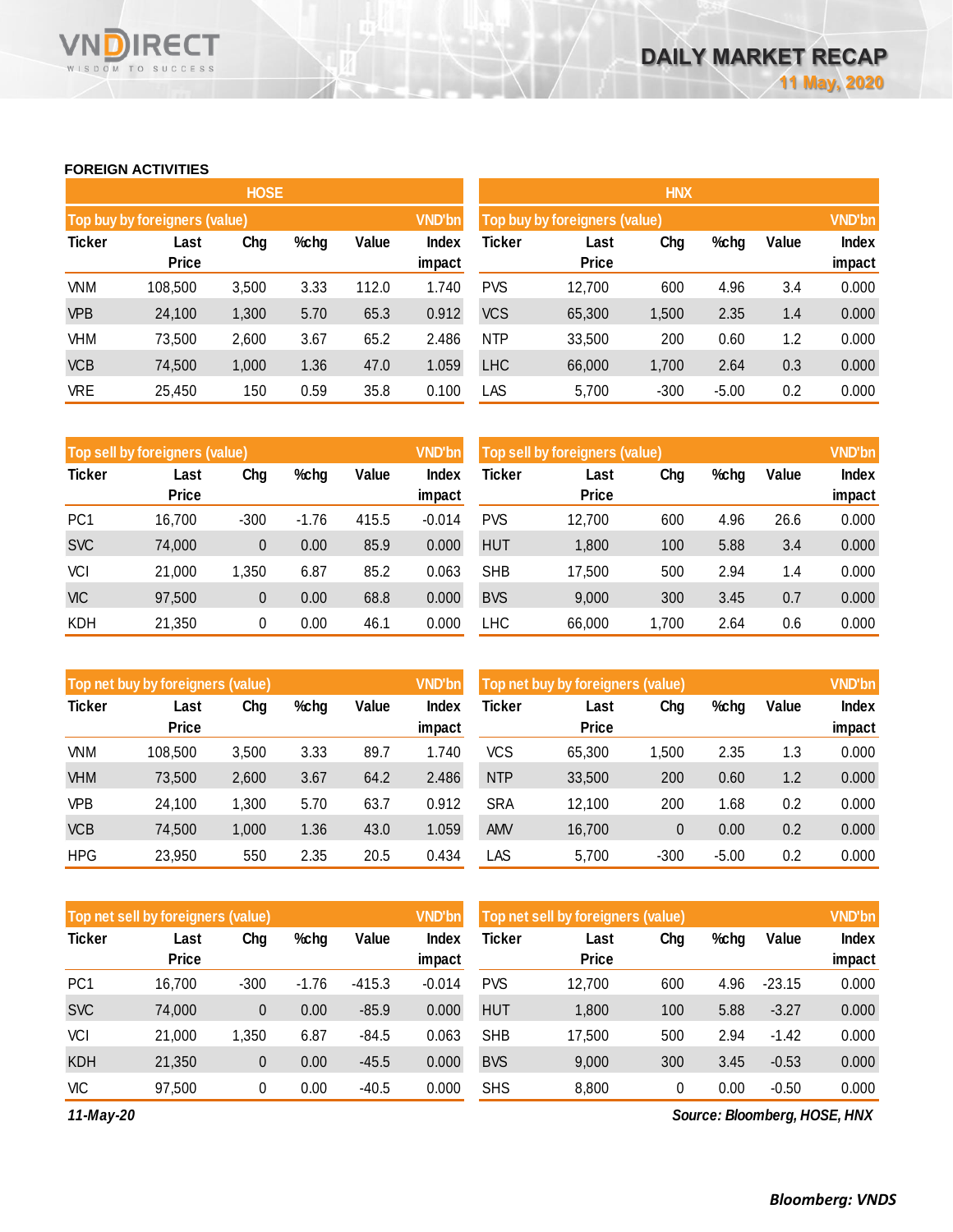# **TOP 60 MARKET CAP STOCKS SNAPSHOT ON HOSE**

**RECT** 

WISDOM TO SUCCESS

**VN** 

| No. Ticker             | <b>Price</b>     |                | Price change (%)      |                       |                | Mkt. Cap Outs. Vol. Float ratio |               |              | Avail. Fil Ave. daily vol. | P/E                       | P/B          | <b>ROE</b>    | <b>ROA</b>   |
|------------------------|------------------|----------------|-----------------------|-----------------------|----------------|---------------------------------|---------------|--------------|----------------------------|---------------------------|--------------|---------------|--------------|
|                        | <b>VND</b>       | 1 <sub>M</sub> | 3M                    | 6M                    | <b>US\$mln</b> | <b>MIn'shs</b>                  | $\%$          |              | $% (30 days-shs)$          | $\boldsymbol{\mathsf{x}}$ | $\pmb{\chi}$ | $\frac{9}{6}$ | %            |
| 1 VIC VM               | 97,500           | 2.6            | $-14.0$               | $-18.0$               | 14,138         | 3,382                           | 23.2          | 22.5         | 992,924                    | 46.5                      | 4.1          | 10.6          | 1.9          |
| 2 VCB VM               | 74,500           | 5.5            | $-16.5$               | $-18.4$               | 11,846         | 3,709                           | 25.2          | 6.5          | 1,588,350                  | 15.4                      | 3.3          | 22.8          | 1.6          |
| 3 VHM VM               | 73,500           | 9.5            | $-14.7$               | $-25.5$               | 10,365         | 3,290                           | 29.1          | 34.2         | 1,388,146                  | 9.4                       | 3.8          | 47.9          | 15.7         |
| 4 VNM VM               | 108,500          | 8.9            | $1.2$                 | $-16.1$               | 8,100          | 1,741                           | 81.8          | 41.6         | 1,691,457                  | 19.9                      | 6.3          | 32.5          | 25.0         |
| 5 BID VM               | 38,500           | 4.3            | $-24.2$               | $-6.8$                | 6,638          | 4,022                           | 18.8          | 12.3         | 1,271,616                  | 18.0                      | 2.0          | 12.0          | 0.6          |
| 6 GAS VM               | 73,000           | 8.8            | $-14.7$               | $-30.0$               | 5,990          | 1,914                           | 4.2           | 45.7         | 890,955                    | 12.5                      | 2.7          | 23.6          | 17.6         |
| 7 SAB VM               | 173,100          | 22.8           | $-10.8$               | $-32.1$               | 4,759          | 641                             | 10.4          | 36.7         | 111,446                    | 25.8                      | 6.4          | 27.2          | 19.2         |
| 8 CTG VM               | 21,250           | 9.3            | $-23.4$               | $-3.2$                | 3,392          | 3,723                           | 35.5          | 0.4          | 6,366,053                  | 8.5                       | 1.0          | 12.6          | 0.8          |
| 9 MSN VM               | 63,100           | 4.8            | 26.5                  | $-15.3$               | 3,162          | 1,169                           | 25.8          | 13.0         | 1,702,684                  | 15.9                      | 1.7          | 12.7          | 5.4          |
| 10 TCB VM              | 20,200           | 20.6           | $-8.8$                | $-19.7$               | 3,031          | 3,500                           | 79.6          | 0.0          | 2,102,314                  | 6.8                       | 1.1          | 17.7          | 2.9          |
| 11 HPG VM              | 23,950           | 27.4           | 1.5                   | 5.0                   | 2,835          | 2,761                           | 50.7          | 12.3         | 8,479,514                  | 8.7                       | 1.3          | 17.4          | 8.3          |
| 12 VJC VM              | 118,600          | 8.7            | $-8.1$                | $-16.9$               | 2,663          | 524                             | 46.0          | 11.3         | 324,755                    | 16.7                      | 4.2          | 26.3          | 8.7          |
| 13 VPB VM              | 24,100           | 29.2           | $-5.1$                | 10.0                  | 2,519          | 2,438                           | 72.7          | 0.6          | 4,556,241                  | 6.4                       | 1.3          | 22.7          | 2.6          |
| 14 VREVM               | 25,450           | 6.9            | $-18.9$               | $-26.7$               | 2,479          | 2,272                           | 39.7          | 17.7         | 3,302,269                  | 20.8                      | 2.1          | 10.3          | 7.7          |
| 15 PLX VM              | 44,300           | 8.7            | $-16.1$               | $-25.0$               | 2,262          | 1,191                           | 8.9           | 6.9          | 1,246,134                  | 51.0                      | 2.8          | 5.7           | 2.0          |
| 16 NVL VM              | 54,000           | 3.8            | $-0.4$                | $-7.1$                | 2,244          | 970                             | 23.0          | 32.4         | 737,237                    | 15.1                      | 2.3          | 16.3          | 4.3          |
| 17 GVR VM<br>18 MBB VM | 12,400<br>16,800 | 22.8<br>8.0    | <b>N/A</b><br>$-20.8$ | <b>N/A</b><br>$-28.4$ | 2,126<br>1,737 | 4,000<br>2,411                  | 100.0<br>74.6 | 12.4<br>0.0  | 1,072,530<br>6,305,352     | 15.1<br>4.9               | 1.0<br>1.0   | 7.1<br>20.1   | 4.2<br>1.9   |
| 19 MWG VM              | 85,000           | 18.5           | $-20.2$               | $-30.3$               | 1,650          | 453                             | 90.0          | 0.0          | 1,698,038                  | 9.7                       | 2.9          | 33.6          | 11.7         |
| 20 HVN VM              | 26,900           | 22.0           | $-1.1$                | $-25.2$               | 1,636          | 1,418                           | 3.9           | 20.6         | 1,460,203                  | 16.3                      | 2.1          | 12.9          | 3.0          |
| 21 FPT VM              | 54,000           | 16.4           | 0.7                   | $-10.0$               | 1,578          | 682                             | 75.5          | 0.0          | 2,084,223                  | 11.2                      | 2.5          | 23.4          | 10.3         |
| 22 BVHVM               | 48,150           | 4.7            | $-16.7$               | $-34.6$               | 1,532          | 742                             | 31.9          | 20.3         | 712,738                    | 41.2                      | 1.9          | 4.7           | 0.7          |
| 23 POW VM              | 10,150           | 19.0           | 2.9                   | $-24.3$               | 1,019          | 2,342                           | 87.9          | 37.5         | 6,107,319                  | 9.9                       | 0.9          | 9.4           | 4.4          |
| 24 HDB VM              | 22,550           | 12.8           | $-22.2$               | $-23.8$               | 934            | 966                             | 72.3          | 8.8          | 1,683,352                  | 6.1                       | 1.2          | 20.8          | 1.6          |
| 25 EIB VM              | 15,400           | 1.7            | $-12.3$               | $-16.3$               | 812            | 1,229                           | 94.0          | 0.0          | 441,080                    | 19.9                      | 1.2          | 6.1           | 0.6          |
| 26 STB VM              | 9,690            | 7.5            | $-14.6$               | $-10.3$               | 749            | 1,804                           | 96.2          | 14.1         | 9,778,707                  | 7.3                       | 0.6          | 9.0           | 0.5          |
| 27 TPB VM              | 18,750           | 9.0            | $-10.7$               | $-17.0$               | 656            | 817                             | 53.3          | 0.0          | 125,810                    | 4.8                       | 1.1          | 25.6          | 2.0          |
| 28 HNG VM              | 13,800           | 8.7            | 1.5                   | $-6.4$                | 656            | 1,109                           | 15.2          | 48.7         | 188,098                    | <b>N/A</b>                | 1.6          | $-23.3$       | $-8.5$       |
| 29 PNJ VM              | 59,700           | 3.6            | $-26.7$               | $-29.5$               | 576            | 225                             | 70.4          | 0.0          | 901,734                    | 11.4                      | 2.7          | 26.0          | 16.1         |
| 30 BHN VM              | 57,100           | 29.9           | $-11.5$               | $-24.9$               | 567            | 232                             | 0.9           | 31.5         | 19,351                     | 35.8                      | 3.0          | 8.4           | 4.8          |
| 31 DHG VM              | 94,000           | 5.4            | $-5.1$                | 0.1                   | 527            | 131                             | 5.6           | 45.7         | 32,420                     | 18.6                      | 3.5          | 20.2          | 16.1         |
| 32 KDH VM              | 21,350           | 7.3            | $-14.6$               | $-20.3$               | 498            | 544                             | 74.5          | 4.7          | 592,743                    | 12.0                      | 1.5          | 13.1          | 8.4          |
| 33 REE VM              | 30,700           | 1.2            | $-10.4$               | $-18.5$               | 408            | 310                             | 57.8          | 0.0          | 570,627                    | 6.2                       | 0.9          | 16.0          | 8.2          |
| 34 PDR VM              | 26,550           | 5.8            | 2.5                   | 1.0                   | 373            | 328                             | 37.2          | 45.6         | 500,732                    | 9.9                       | 2.1          | 23.0          | 7.5          |
| 35 SBT VM              | 14,800           | 9.6            | $-20.0$               | $-21.7$               | 372            | 587                             | 18.4          | 94.3         | 2,197,329                  | 105.2                     | 1.2          | 1.4           | 0.6          |
| 36 SSIVM               | 14,150           | 6.4            | $-5.9$                | $-24.4$               | 365            | 601                             | 83.4          | 49.2         | 3,432,709                  | 11.6                      | 0.9          | 7.8           | 2.7          |
| 37 TCH VM              | 23,300           | 16.5           | $-48.0$               | $-1.5$                | 353            | 353                             | 50.0          | 44.6         | 947,518                    | 12.8                      | 1.8          | 14.2          | 8.2          |
| 38 LGC VM              | 41,500           | $-6.5$         | 3.8                   | 8.9                   | 343            | 193                             | 0.6           | 4.0          | 503                        | 23.1                      | 2.6          | 12.0          | 3.2          |
| 39 PPC VM              | 24,700           | 1.4            | $-6.1$                | $-4.4$                | 339            | 321                             | 24.6          | 32.5         | 205,575                    | 6.9                       | 1.3          | 19.3          | 16.7         |
| 40 VGC VM              | 17,100           | 7.9            | $-2.3$                | $-8.8$                | 329            | 448                             | 12.3          | 39.1         | 269,380                    | 11.8                      | 1.2          | 10.1          | 3.5          |
| 41 GEX VM              | 15,500           | 4.0            | $-18.2$               | $-25.8$               | 324            | 488                             | 84.5          | 33.9         | 1,236,700                  | 11.7                      | 1.2          | 10.6          | 3.3          |
| 42 VPIVM               | 42,400           | 1.8            | 0.2                   | 3.3                   | 291            | 160                             | 100.0         | 44.8         | 564,138                    | 13.4                      | 2.7          | 21.4          | 6.5          |
| 43 HPX VM              | 26,900           | $-2.5$         | 16.7                  | 15.4                  | 265            | 230                             | 90.3          | 35.2         | 270,882                    | 14.1                      | 2.1          | 15.9          | 6.2          |
| 44 KBC VM<br>45 PHR VM | 13,100           | 9.6            | $-11.8$               | $-9.7$                | 264            | 470                             | 72.3          | 27.1         | 2,542,820                  | 7.0                       | 0.6          | 9.5           | 5.0          |
| 46 VHC VM              | 44,700<br>32,650 | 6.7<br>25.8    | 14.9<br>0.5           | $-22.8$<br>$-17.6$    | 260<br>255     | 135<br>182                      | 32.7<br>50.1  | 40.3<br>66.9 | 803,760<br>542,197         | 11.5<br>5.0               | 2.3<br>1.2   | 18.8<br>21.7  | 10.2<br>16.1 |
| 47 NLG VM              | 23,600           | 9.0            | $-9.6$                | $-16.0$               | 253            | 250                             | 61.3          | 1.4          | 1,026,194                  | 6.5                       | 1.1          | 17.5          | 8.8          |
| 48 NT2 VM              | 20,100           | 9.2            | $-3.8$                | $-12.6$               | 248            | 288                             | 32.3          | 31.4         | 459,576                    | 7.9                       | 1.3          | 18.1          | 9.3          |
| 49 GMD VM              | 19,000           | 15.9           | $-0.5$                | $-24.6$               | 242            | 297                             | 80.8          | 0.0          | 421,775                    | 12.0                      | 0.9          | 7.8           | 5.0          |
| 50 VCF VM              | 210,000          | 0.7            | 2.4                   | 15.4                  | 239            | 27                              | 1.5           | 48.5         | 369                        | 8.2                       | 3.6          | 44.2          | 32.0         |
| 51 HCM VM              | 18,200           | 17.8           | $-1.4$                | $-27.2$               | 238            | 305                             | 48.8          | 45.7         | 2,065,403                  | 12.3                      | 1.3          | 12.0          | 7.5          |
| 52 DPM VM              | 13,850           | 1.1            | 18.4                  | 1.1                   | 232            | 391                             | 36.7          | 34.4         | 2,235,999                  | 13.8                      | 0.7          | 5.4           | 3.9          |
| 53 SCS VM              | 105,900          | 0.5            | $-10.3$               | $-29.3$               | 229            | 50                              | 98.6          | 27.8         | 39,043                     | 11.4                      | 5.7          | 53.4          | 49.1         |
| 54 DXG VM              | 10,200           | 12.8           | $-19.4$               | $-37.4$               | 227            | 519                             | 84.5          | 9.4          | 2,778,919                  | 4.5                       | 0.8          | 15.9          | 5.5          |
| 55 HT1 VM              | 13,550           | 10.2           | $-5.6$                | $-11.7$               | 222            | 382                             | 99.7          | 42.5         | 124,632                    | 7.0                       | 0.9          | 13.8          | 7.4          |
| 56 CTD VM              | 66,300           | 23.9           | 5.2                   | $-9.2$                | 217            | 76                              | 67.4          | 2.5          | 269,001                    | 8.3                       | 0.6          | 7.3           | 4.3          |
| 57 PAN VM              | 23,700           | 4.4            | 7.7                   | 3.4                   | 212            | 209                             | 77.7          | 4.8          | 319,372                    | 22.4                      | 1.4          | 6.3           | 2.3          |
| 58 CII VM              | 19,700           | 7.1            | $-17.4$               | $-18.3$               | 202            | 239                             | 81.1          | 24.4         | 1,066,990                  | 11.1                      | 0.9          | 8.5           | 1.6          |
| 59 PME VM              | 62,400           | 9.5            | 13.5                  | 13.5                  | 201            | 75                              | 25.4          | 37.9         | 18,264                     | 14.7                      | 2.4          | 17.1          | 14.5         |
| 60 GTN VM              | 17,500           | 16.7           | 6.1                   | $-15.5$               | 188            | 250                             | 11.8          | 99.8         | 1,366,142                  | <b>N/A</b>                | 1.7          | $-2.1$        | $-1.2$       |